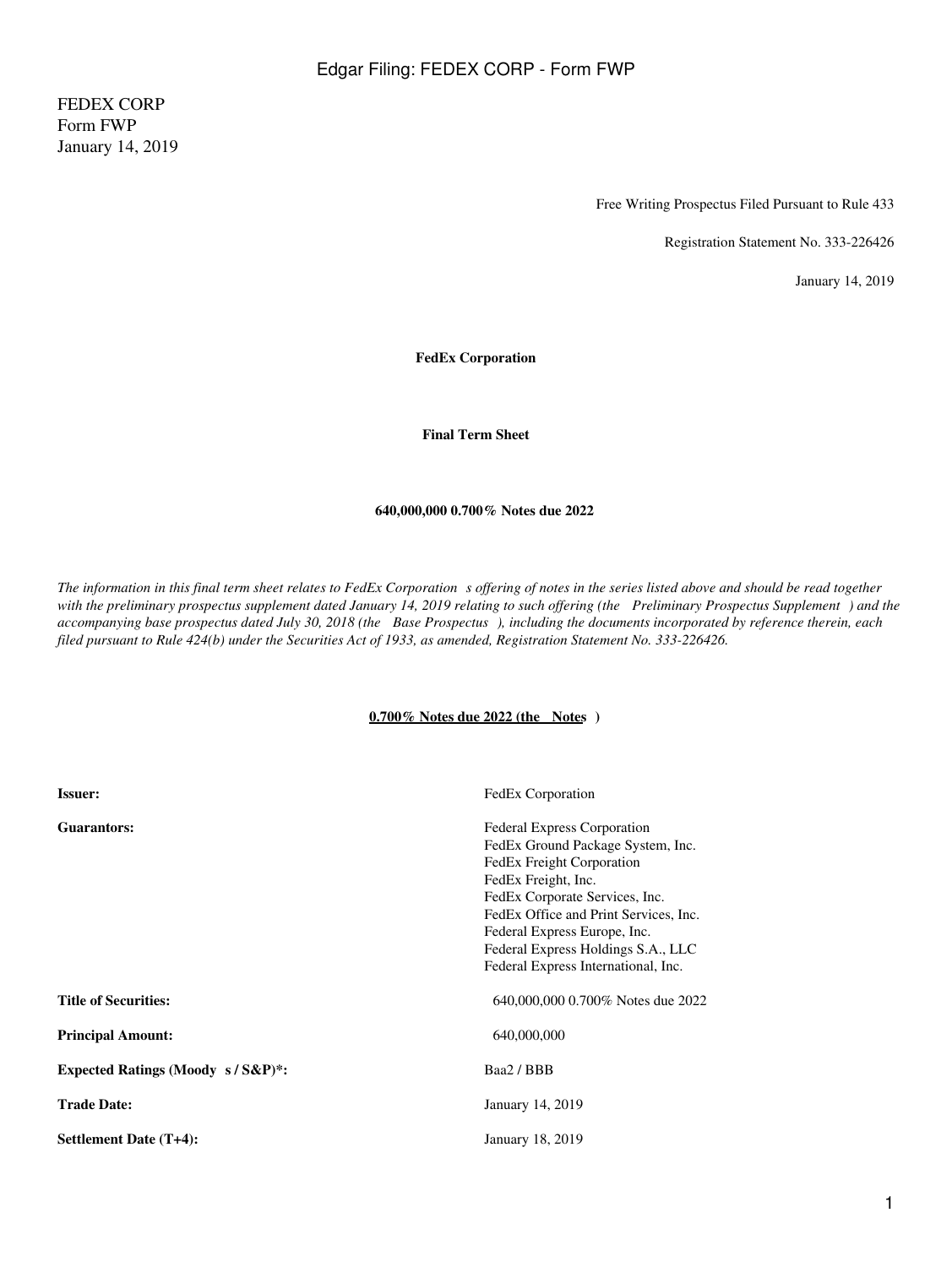# Edgar Filing: FEDEX CORP - Form FWP

| <b>Maturity Date:</b>                    | May 13, 2022                                                                                                                                                                                                                                   |
|------------------------------------------|------------------------------------------------------------------------------------------------------------------------------------------------------------------------------------------------------------------------------------------------|
| <b>Interest Payment Dates:</b>           | Annually on each May 13, commencing May 13, 2019 (short first)<br>coupon)                                                                                                                                                                      |
| <b>Day Count Convention:</b>             | <b>ACTUAL/ACTUAL (ICMA)</b>                                                                                                                                                                                                                    |
| <b>Optional Redemption Provisions:</b>   | Make-whole call at DBR+20 basis points                                                                                                                                                                                                         |
| <b>Redemption for Tax Reasons:</b>       | If certain events occur involving changes in United States taxation, we<br>may redeem the Notes in whole at 100% of principal amount of the<br>Notes plus accrued and unpaid interest to, but not including, the date<br>fixed for redemption. |
| <b>Benchmark Security:</b>               | OBL 0.000% due April 8, 2022 (OBL #175)                                                                                                                                                                                                        |
| <b>Benchmark Security Price / Yield:</b> | $101.75/ -0.537\%$                                                                                                                                                                                                                             |
| <b>Spread to Benchmark Security:</b>     | $+125.9$ basis points                                                                                                                                                                                                                          |
| Mid-Swap Yield (interpolated):           | $-0.028\%$                                                                                                                                                                                                                                     |
| <b>Spread to Mid-Swap Yield:</b>         | $+75$ basis points                                                                                                                                                                                                                             |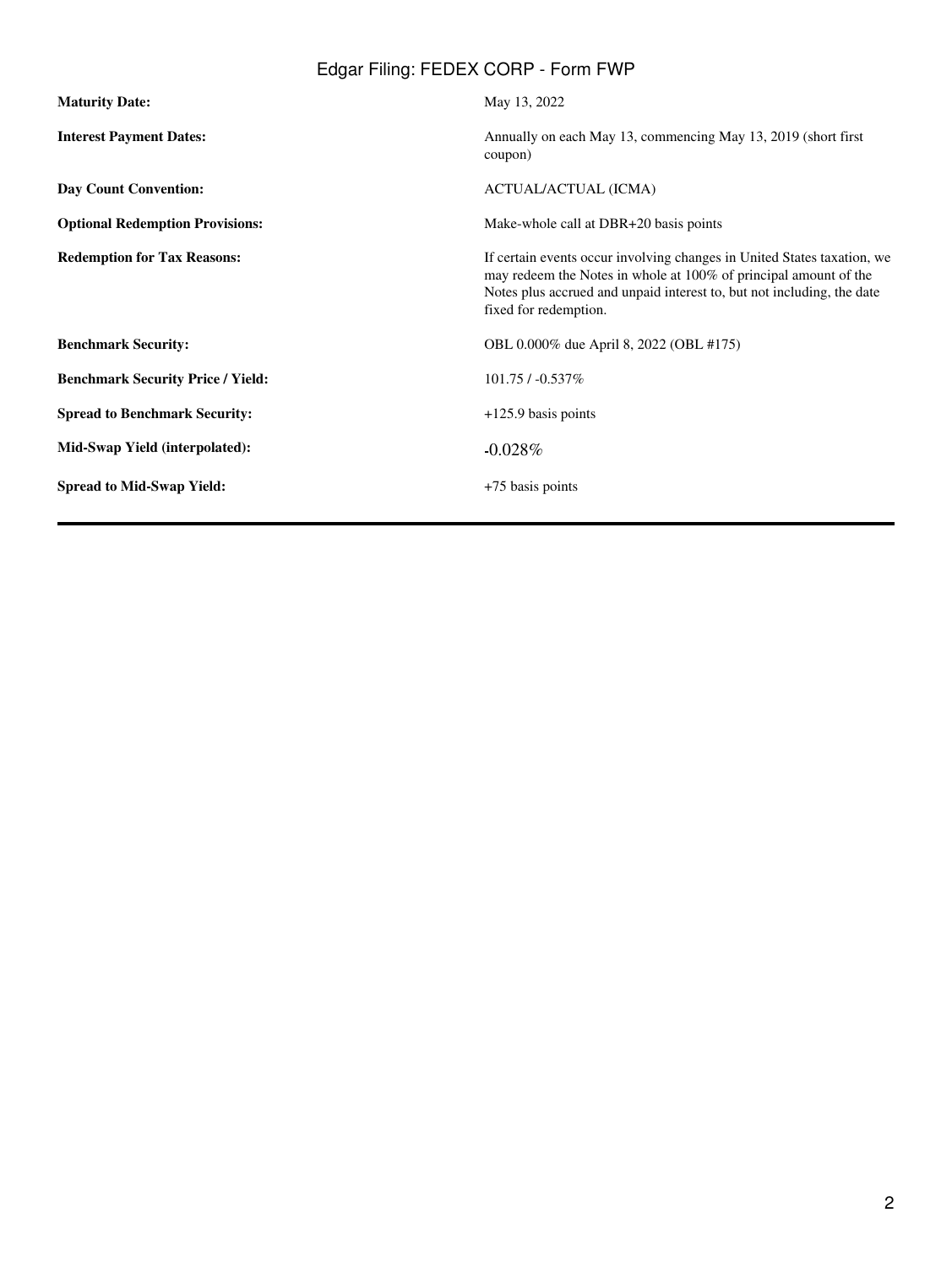## Edgar Filing: FEDEX CORP - Form FWP

| <b>Reoffer Yield:</b>               | 0.722%                                                                                                                                                                                                                                                             |
|-------------------------------------|--------------------------------------------------------------------------------------------------------------------------------------------------------------------------------------------------------------------------------------------------------------------|
| Coupon:                             | $0.700\%$ per annum                                                                                                                                                                                                                                                |
| <b>Price to Public:</b>             | 99.929% of Principal Amount                                                                                                                                                                                                                                        |
| <b>Minimum Denomination:</b>        | $100,000$ and integral multiples of $1,000$ in excess thereof                                                                                                                                                                                                      |
| <b>CUSIP:</b>                       | 31428X BT2                                                                                                                                                                                                                                                         |
| <b>Common Code / ISIN:</b>          | 193706088 / XS1937060884                                                                                                                                                                                                                                           |
| Listing:                            | FedEx Corporation intends to apply to list the Notes on the New York<br>Stock Exchange.                                                                                                                                                                            |
| Form:                               | Clearstream/Euroclear, Book-Entry                                                                                                                                                                                                                                  |
| Law:                                | <b>State of New York</b>                                                                                                                                                                                                                                           |
| <b>Joint Book-Running Managers:</b> | <b>BNP</b> Paribas<br>Citigroup Global Markets Limited<br>Deutsche Bank AG, London Branch<br>ING Bank N.V.<br>Wells Fargo Securities International Limited                                                                                                         |
| <b>Co-Managers:</b>                 | Goldman Sachs & Co. LLC<br>HSBC Bank plc<br>J.P. Morgan Securities plc<br>Merrill Lynch International<br>Mizuho International plc<br>Morgan Stanley & Co. International plc<br>Regions Securities LLC<br>Scotiabank Europe plc<br>SunTrust Robinson Humphrey, Inc. |

\* Note: A securities rating is not a recommendation to buy, sell or hold securities and may be subject to revision or withdrawal at any time.

**MiFID II professionals/ECPs-only/No PRIIPs KID: Manufacturer target market (MIFID II product governance) is eligible counterparties and professional clients only (all distribution channels). No PRIIPs key information document (KID) has been prepared as the Notes are not available to retail investors in the EEA.**

**This final term sheet supplements, and should be read in conjunction with, FedEx Corporations Preliminary Prospectus Supplement dated January 14, 2019 and the accompanying Base Prospectus dated July 30, 2018 and the documents incorporated by reference therein.**

**The issuer has filed a registration statement (including a prospectus) with the SEC for the offering to which this communication relates. Before you invest, you should read the aforementioned Preliminary Prospectus Supplement and Base Prospectus and other documents the issuer has filed with the SEC for more complete information about the issuer and this offering. You may get these documents for free by visiting EDGAR on the SEC website at www.sec.gov. Alternatively, the issuer, any underwriter or any dealer participating in**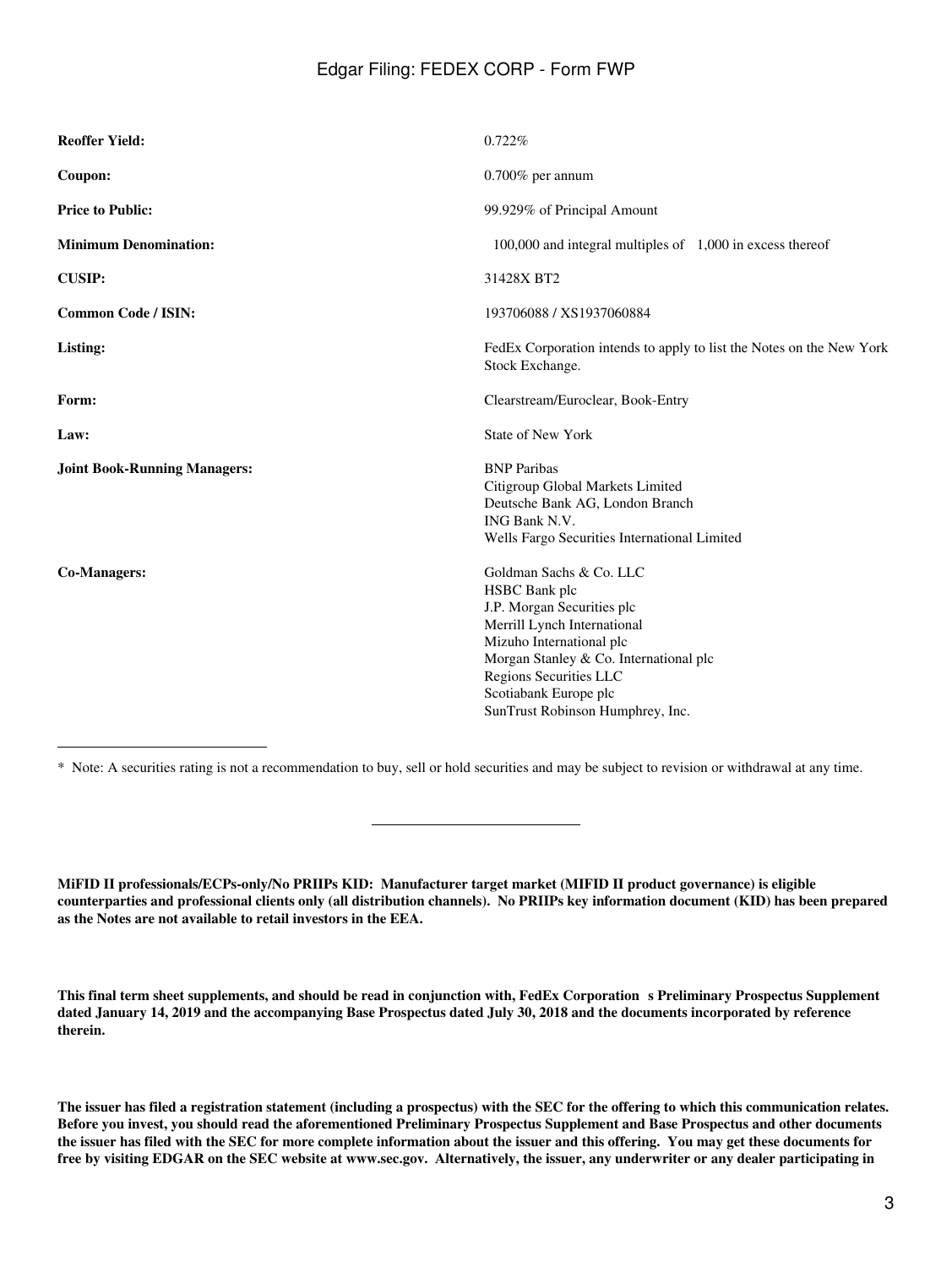## Edgar Filing: FEDEX CORP - Form FWP

**this offering will arrange to send you these documents if you request it by contacting (i) BNP Paribas toll-free at 1-800-854-5674, (ii) Citigroup Global Markets Limited toll-free at 1-800-831-9146, (iii) Deutsche Bank AG, London Branch toll-free at 1-800-503-4611, (iv) ING Bank N.V. toll-free at +31 20 563 8899 or (v) Wells Fargo Securities International Limited toll-free at 1-800-645-3751.**

**Any disclaimer or other notice that may appear below is not applicable to this communication and should be**